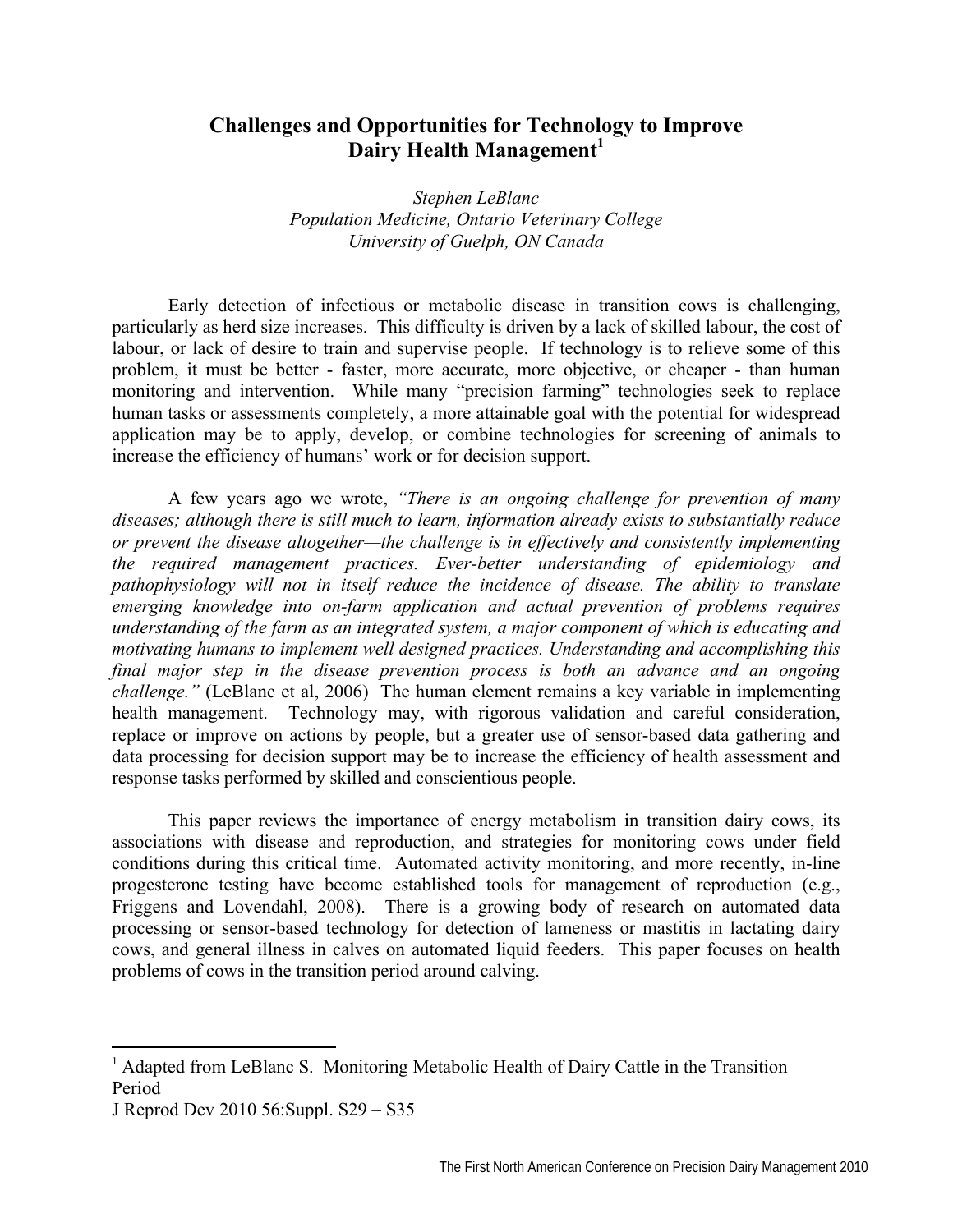### Metabolic Challenges in Peripartum Dairy Cows and Their Associations With Health

The biology of dairy cow health and reproductive performance is multifactorial and complex. High producing dairy cows have been described as "metabolic athletes". However, 30 to 50% of dairy cows are affected by some form of metabolic or infectious disease around the time of calving. Essentially all peripartum dairy cattle experience: a period of insulin resistance, reduced feed intake, negative energy balance, lipolysis, and weight loss in early lactation; hypocalcemia in the days after calving; reduced immune function for 1 to 2 weeks before, and 2 to 3 weeks after calving; and, bacterial contamination of the uterus for 2 to 3 weeks after calving. Because of both high metabolic demands and pathogen challenges, cattle also routinely experience substantial oxidative stress at the same time (Sordillo and Aitken 2009). These factors, as well as dramatic changes in circulating progesterone, estrogen, and cortisol concentrations contribute to a substantial reduction of immune function, in particular of neutrophils, at this time (Goff and Horst, 1997). While metabolic and uterine disease are common, only a minority of cows experience these problems, between herds or even with a herd in which cows apparently have similar nutritional and management experiences. Prediction or early detection of which cows have health problems is an important goal.

To achieve the economic objective of pregnancy within 80 to 120 days after the previous calving, the uterus must return to a condition to support a new pregnancy, and a regular estrus cycle must be re-established. This is the result of a complex set of interactions and endocrine signalling among the brain, liver, ovaries and uterus (Wathes et al., 2007). While there is some research on the links between energy metabolism and reproductive function, there is a gap in examining the intervening component of uterine disease, which is at play in as many as half of all cows. Uterine health problems (RP, metritis (uterine infection causing systemic illness in early lactation), and endometritis (chronic low-grade uterine infection and inflammation between 3 and 9 weeks postpartum) affect up to half of dairy cows in the first 60 days postpartum (Sheldon et al., 2006).

Retained placenta is a disease of immune function, with changes in immune function at least two weeks before calving (Kimura et al 2002). Similarly, endometritis is associated with impaired innate immune function (Sheldon et al, 2009; Herath et al 2009), again with measurable changes present prepartum (Kim et al 2005), weeks before disease becomes manifest. Cows in greater negative energy balance, and in particular those that go on to have metritis or endometritis have more pronounced impairment of at least some immune functions (Hammon et al., 2006). Cows in a greater degree of negative energy balance prepartum, as evidenced by higher non-esterified fatty acid (NEFA) concentrations were 80% more likely to have RP, and accounting for the effect of NEFA, those with lower circulating vitamin E were at greater risk of RP (LeBlanc et al, 2004). This supports the notion that severe negative energy balance impairs immune function, which in turn makes RP more likely, but also underlines the fact that the development of RP is multifactorial. Metabolic disease that becomes clinically manifest as displaced abomasum, typically around 10 days postpartum, is preceded by significant changes in adipose mobilization and energy metabolism up to 3 weeks before the disease event (LeBlanc et al, 2005). It is increasingly clear that uterine disease that is expressed 1 to 8 weeks after calving, and return to a normal estrus cycle and ovulation by 9 week after calving are preceded by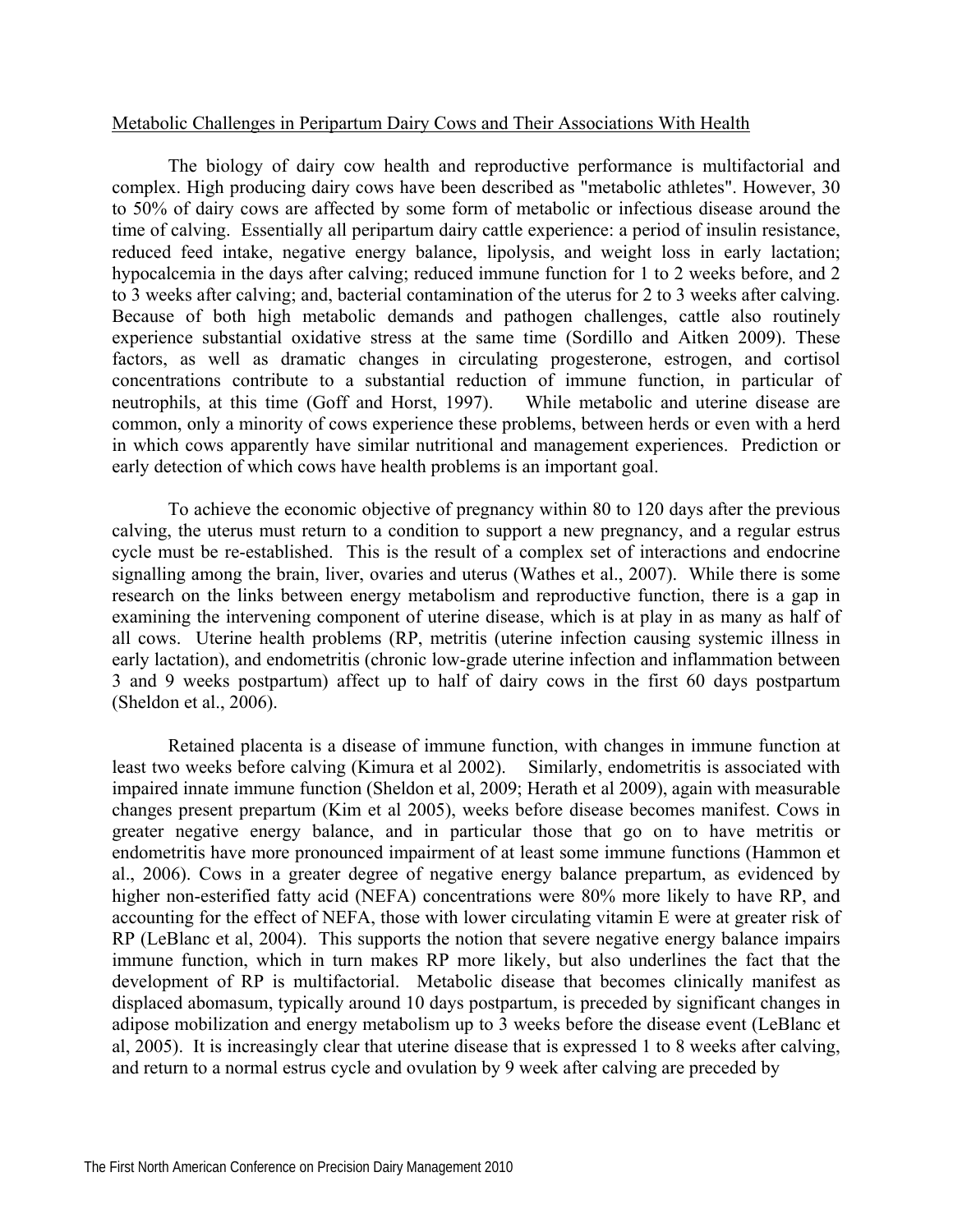metabolic and immunologic changes before and soon after calving. While metabolic and immune function can be studied in detail for research, there are indicators or surrogate measures that be practical for clinical use.

Little is known about the determinants of uterine health, and how resistance to uterine disease may be enhanced through animal management. Contamination of the uterus with potentially pathogenic bacteria is nearly universal after calving (Sheldon et al., 2004), yet only a minority of cows develop clinical disease. Similar to RP, development of metritis depends largely on immune function in the early postpartum period (Hammon et al., 2006). Cows with severe metritis ate 2 to 6 kg DM less than healthy cows in the 2 to 3 weeks preceding the clinical signs of metritis (Huzzey et al, 2007). Lower feed intake is associated with increased NEFA which contributes to the risk of fatty liver, which in turn is associated with impaired neutrophil function (Zerbe et al, 2000). Additionally, NEFA have been shown to inhibit neutrophil function *in vitro* (Scalia et al, 2006). Healthy cows clear the uterus of bacteria by approximately 3 weeks postpartum but important gaps remain in understanding of the immunobiology of the reproductive tract of cattle. Approximately 17% of cows fail to clear bacterial infection and have clinical endometritis (LeBlanc et al., 2002) and an additional 15 to 20% have chronic subclinical inflammation (Gilbert et al., 2005). Both forms of endometritis are associated with substantial decreases in pregnancy rate. Recent research (Santos et al 2008) indicates that uterine infection predominated by *E. coli* in the first week postpartum and *A. pyogenes* in the third week is associated with subsequent endometritis.

# Metabolites to Measure Energy Status in Transition Cows

Circulating concentrations of NEFA and β-hydroxybutyrate (BHB) measure aspects of the success of adaptation to negative energy balance. The concentration of NEFA reflects the magnitude of mobilization of fat from storage and mirrors DMI (Adewuyi et al, 2005), while BHB reflects the completeness of oxidization of fat in the liver. Ketone bodies (BHB, acetone and acetoacetate) are the intermediate metabolites of oxidation of fatty acids, specifically resulting from the incomplete oxidation of fatty acids. As the supply of NEFA to the liver exceeds the ability of liver to completely oxidize the fatty acids to supply energy, the amount of ketone production increases. Ketone bodies can be used by muscle as an alternative fuel source to glucose, sparing glucose for milk production. However, ketone production does not result in as much net energy release as complete oxidation of fatty acids. Additionally, increasing concentrations of ketones are thought to suppress feed intake (Allen et al 2009).

Glucose is the primary metabolic fuel, and is absolutely required for vital organ function, fetal growth, and milk production. In dairy cows, the massive energy demand to support milk production is largely met through gluconeogenesis. Glucose concentrations are under tight homeostatic control. Therefore, although glucose has a central role in metabolism, it is a poor analyte for monitoring or investigating herd problems.

# Associations of NEFA and BHB with Disease, Production, and Reproduction

High NEFA ( $> 0.4$  mmol/L) in the last 7 to 10 days before expected calving is associated with: 2 to 4 times increased risk of LDA (LeBlanc et al, 2005); 2 times increased risk of retained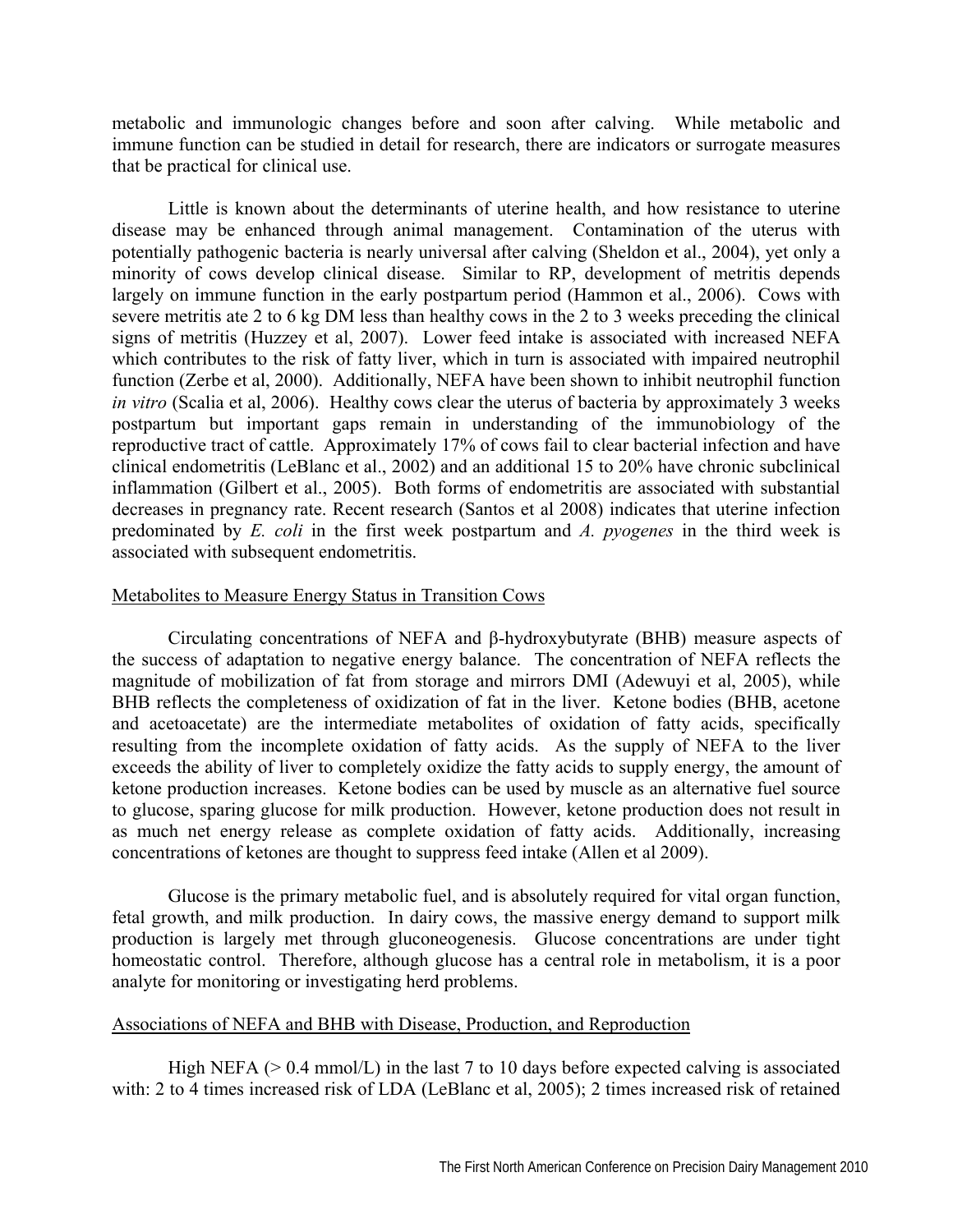placenta (Quiroz-Rocha et al 2009); 2 times increased of culling before 60 days in milk (DIM) and 1.5 times increased risk of culling over the whole lactation (Duffield et al, 2005); and 1.1 kg/day less milk production in the first 4 months of lactation (Carson, 2008).

Subclinical ketosis (BHB  $> 1200$  to 1400  $\mu$ mol/L) in the first or second week after calving is associated with: 3 to 8 times increased risk of LDA (Duffield et al, 2009); 3 times greater risk of metritis when serum BHB in week 1 was > 1200 (Duffield et al, 2009); 4 to 6 times increased risk of clinical ketosis (Duffield et al, 2009); increased probability of subclinical endometritis at week 4 postpartum (Hammon et al, 2006); and increased duration and severity of mastitis but not with the incidence of mastitis (Duffield et al, 2009). Milk yield at first test reduced by 1.9 kg/d when BHB was  $> 1400 \mu$ mol/L in week 1 and by 3.3 kg/d when BHB was  $>$ 2000 μmol/L in week 2. Cows with serum BHB  $> 1800$  μmol/L in week 1 had  $> 300$  kg lower projected production for the whole lactation.

Ketosis is associated with reduced reproductive performance, which extends its impact much longer than many producers realize. It is worth emphasizing that health in the weeks before and after calving influences reproduction at least 2 months later. Cows with milk BHB > 100 µmol/L in the first week postpartum were 1.5 times more likely to be anovular at 9 weeks postpartum (Walsh et al 2006). Cows that experienced ketosis in the first two weeks of lactation had reduced probability of pregnancy at the first insemination.

Furthermore, cows that had ketosis in one or both of the first two weeks after calving had a lower pregnancy rate until 140 DIM. The median interval to pregnancy was approximately 108 days in cows without ketosis, was significantly longer (124 days) in cows with ketosis in the first or second week postpartum, and tended to be longer still (130 days) in cows that had subclinical ketosis in both of the first weeks of lactation (Walsh et al, 2007).

In summary, metabolic events starting two weeks before calving have effects on health from calving through 9 weeks later, which in turn have effects on reproductive performance weeks to months later. This at least offers of the possibility of early detection and intervention to mitigate health problems in the peripartum period.

### Monitoring Programs

# *Objectives*

Routine, proactive actions, observations, or analysis are intended to accurately and efficiently provide early detection of problems, to provide an opportunity for investigation and intervention in order to limit the consequences and costs of health problems and reduced animal performance or welfare. There are two main reasons for monitoring transition dairy cows in general, and running metabolic tests in particular. The objectives overlap, but are distinct and should be clear before embarking on a program. The objectives are: herd or group level - to monitor the success of current management with the goal of early detection of problems or deviation from the management program; individual level – to identify cows at high risk for disease with the goal of intervention for these individuals to prevent or mitigate clinical disease.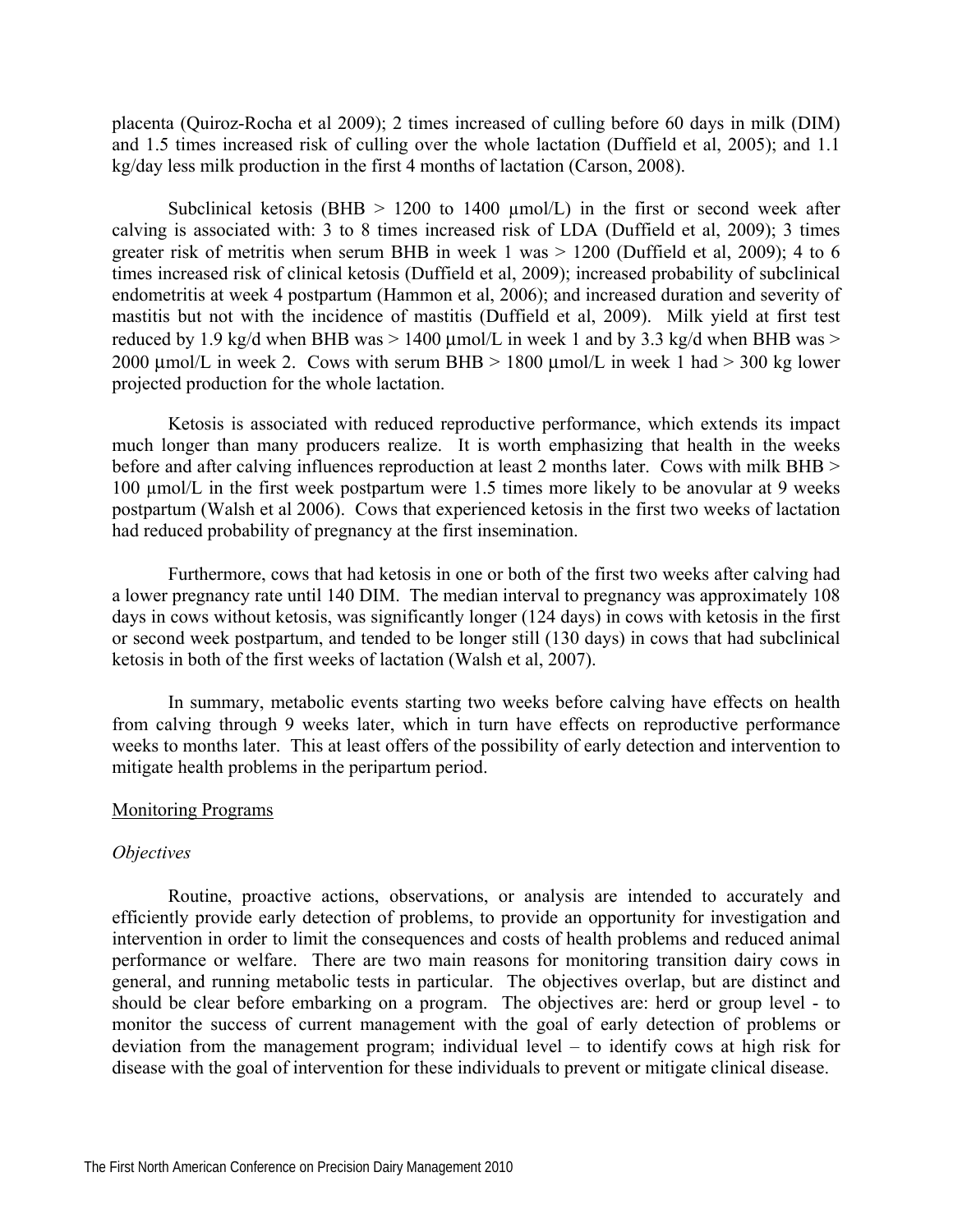Automated or sensor-based technologies must detect disease with acceptable accuracy earlier or more efficiently (at lower cost or with less labour) than simpler programs based on observation of animals by people or application of routinely available data (e.g., daily or DHI milk yields; forestripping milk to detect mastitis; body condition scoring)

#### Methods of monitoring

The principles and practice of conventional screening programs for fresh cows have been well and critically described (Guterbock, 2004).

# *Clinical Disease Records*

A starting point for assessment of peripartum health is to have accurate records of the farm-specific incidence of the clinical diseases of importance to the herd. This would typically include the number of cattle that had dystocia, RP, milk fever, metritis, and DA, or that were culled or died in early lactation divided by the number of cows that calved in a defined time period. The incidence of clinical mastitis and lameness per month or other time period is also useful although complicated by the risk period extending throughout lactation and the possibility for multiple occurrences in the same cow, which may not be independent events. For all diseases, it is important that the case definitions be clear, mutually exclusive, and consistently recorded. The records should allow for measurement of the incidence of the condition of interest, not the treatment rate. Investigation of the pattern of affected animals and the risk factors for disease is suggested if the following crude lactational incidence risks are exceeded: dystocia > 20%; RP > 10%; milk fever > 2%; metritis > 10%; DA > 5%. However, herd size, demographics, and management influence the expected incidence, so reference to herd-specific goals and recent history are more useful than broad benchmarks. Also, tracking the rates of clinical disease is necessarily retrospective and therefore at best allows for reaction to problems rather than early warning. Finally, clinical disease is typically only the "tip of the iceberg" with respect to health problems and therefore these records underestimate the prevalence of potentially performance-limiting health conditions. Trends in the prevalence of culling in early lactation may also provide an additional element of herd-level information (Nordlund and Cook, 2004).

### *Measurement of Feed Intake*

Adequate feed intake by all peripartum cattle is crucial for health and production. It is therefore desirable to measure feed dry matter intake (DMI) in prepartum and early postpartum cows. Although measurement of only group average intake may be feasible in commercial free stall barns, that is still likely to be useful information. For example, if there is  $\leq 2\%$  of feed remaining prior to the first feeding of the next day, then ad libitum intake is likely not be achieved by all animals in the group. Arguably, feed intake is one of the most important pieces of information that determines and identifies cow health and performance. Technology exists for automated capture of both individual DMI and feeding behaviour in group-housed cattle (Chapinal et al, 2007), and elements of such technologies may be applied on a commercial scale in the future.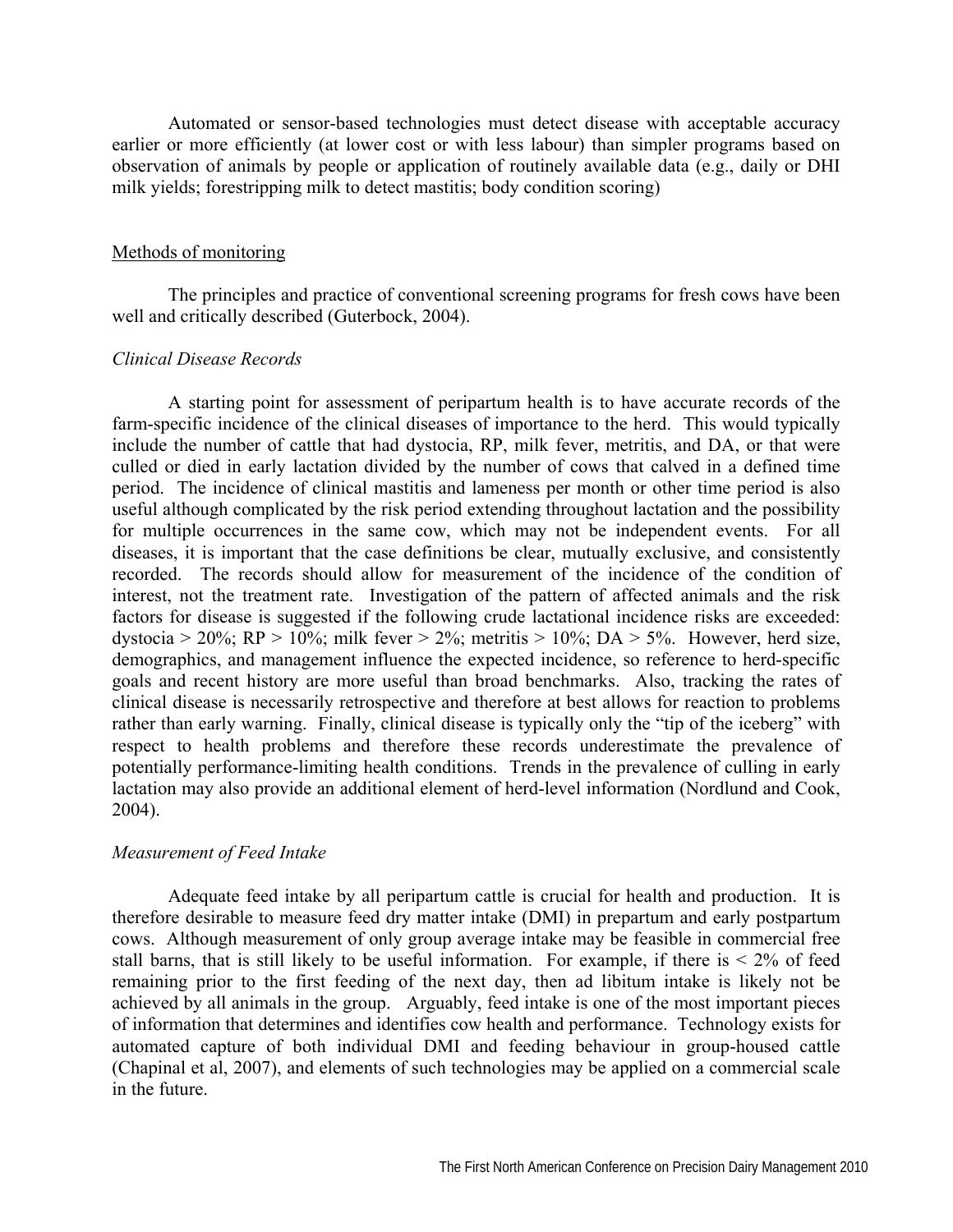## *Feeding Behaviour*

An automated, auditory-based, telemetric neck strap-mounted rumination monitor has recently been validated against human observation and found to provide a high correlation for measurement of daily rumination time (Schirmann et al, 2009). However, the relationship between rumination time and DMI, or the predictive ability of rumination time for disease screening are not known.

There are small-scale yet compelling data that indicate that decreased DMI is strongly associated with the risk of developing metritis (Huzzey et al, 2007) and early lactation subclinical ketosis (Goldhawk et al, 2009). While excellent tools exist for research into feed and water consumption and feeding behaviour (Insentec, Marknesse, the Netherlands; Chapinal et al 2007), it is not clear that technology for direct measurement of individual daily fresh or dry matter intake on a commercial scale lies in the foreseeable future. However, DMI is highly correlated with time spent at the feeder  $(r = 0.75)$ , which in turn is explained by the number of visits to the feeder  $(\mathbf{R}^2 = 0.53)$  (Goldhawk et al, 2009). Therefore, simpler technology that records the number and/or cumulative daily duration of visits to the feeder (e.g., antennae mounted on the feed curb or headlocks that record cow presence each minute from RFID ear tags or strap-mounted transponders.

In a case-control study of 10 cows with serum BHB  $> 1000$  µmol (subclinical ketosis; SCK) on at least one of days 0, 3 and 6 after calving, matched with 10 healthy herdmates, cows that developed SCK ate 18% (approximately 3 kg DM) less and visited the feed bins 18% fewer times in the week before calving. A 1 kg decrease in daily DMI in the week before calving was associated with more than 2 times greater odds, and explained 49 % of the variation of SCK in the week after calving (Goldhawk et al, 2009). In separate analogous analyses of feeding behaviour (surrogate measures of intake) time spent at the feeder, and the average daily number of visits to the feeder explained 57% and 36%, respectively, of the variation in subsequent SCK. For each 10 minute decrease in time at the feeder in week -1, the odds of subsequent SCK increased by 1.9 times. Similarly, in a related (Huzzey et al, 2007) and in a separate study (Urton et al, 2005) in the same research herd, a 10 minute decrease in time at the feeder in week - 1 was associated with a 1.7 and 1.6 fold increase in the odds of metritis between 5 and 9 DIM.

Changes in feeding behaviour were reported to precede clinical ketosis and lameness (Gonzalez et al, 2008). A decrease of  $> 1.5$  to 2.5 standard deviations from individual cow rolling 7 day average feeding time identified 80 to 90% of cows with ketosis or acute lameness. Among 8 cows diagnosed with clinical ketosis, feed intake was substantially reduced - an average of just over 10 kg as fed over 3.5 days – with dramatic decreases in the 1 to 2 days before diagnosis. Over the 3.5 days before clinical ketosis, average feeding time was reduced by 45 minutes; there were 11 fewer visits to the feeder/day, and 0.7 fewer meals/day.

Feed intake or its indirect measures are suggested to be less likely to be able to screen for mild or moderate mastitis because of the variability in clinical signs and pathogens (Gonzalez et al 2008). Further research is needed on possible changes in feed intake and other behaviours that are associated with, and may predict mastitis.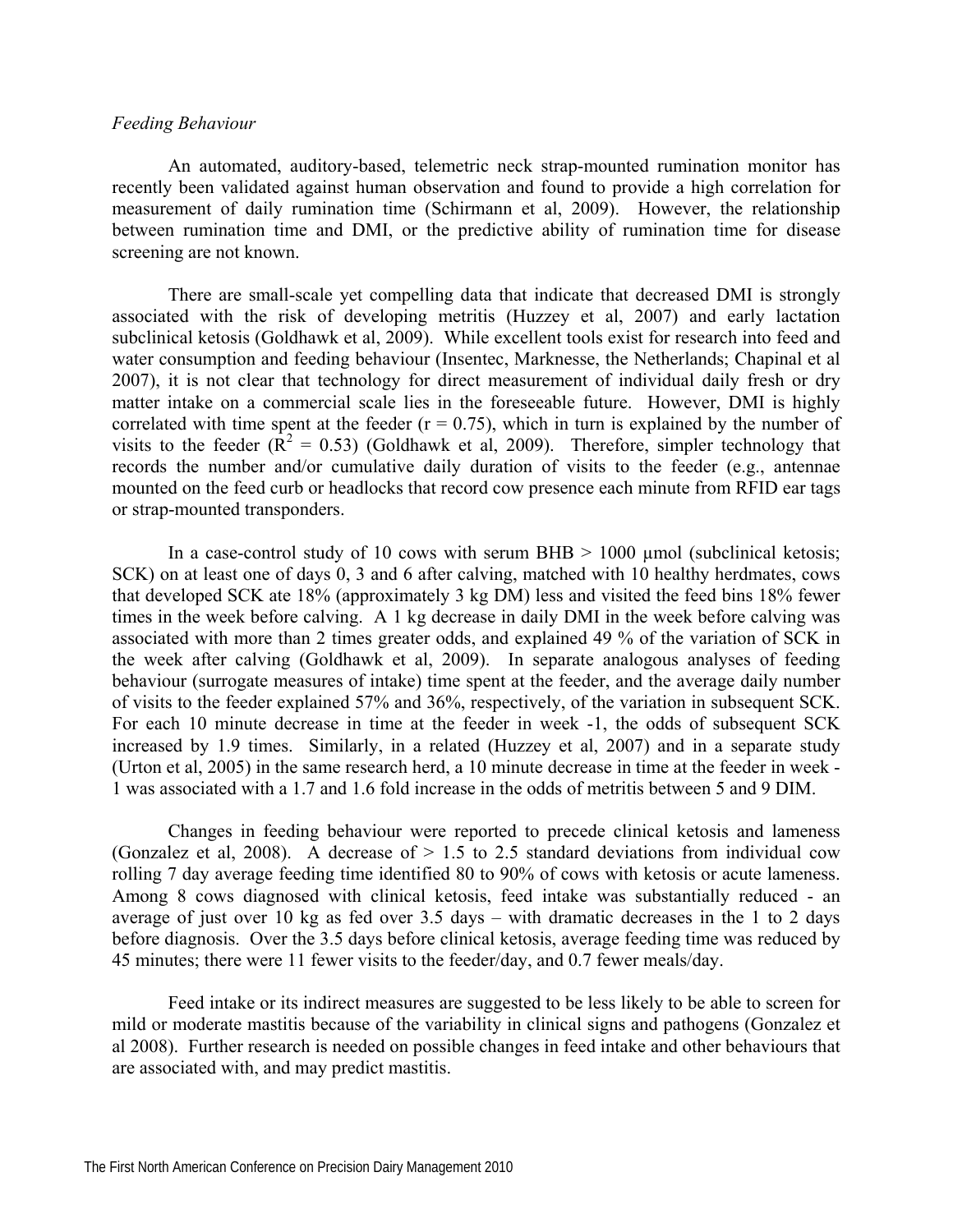### *Water Intake*

The is strong association between feed DMI and water intake, typically of the order of 4 L of water per kg of DMI, although numerous variables affect both water and feed consumption either jointly or separately. Lukas et al (2008) measured DMI and water intake in 70 cows in tie stalls using statistical process control for data processing. They found that fever was associated with a 6 kg/day decrease in water consumption, although this may have been underestimated because consumption was estimated from pairs of cows that shared a water bowl. They suggested that water consumption could be used as a surrogate measure of feed DMI. Cows that developed SCK in week 1 after calving drank about 10 kg/day less water in each of the two weeks before calving (approximately 35 to 37 kg/d vs. 45 kg/d), but there were no differences in the number of visits (9 to 11/day) or time spent (12 minutes/day) at the water bin (Goldhawk et al, 2009). Huzzey et al (2007), using a larger sample of the same animals as Goldhawk et al (2009), found that water intake in week -1 was a poorer predictor of metritis than was feed DMI.

#### *Milk Production*

Milk production is expected to increase rapidly in early lactation, and a consistent rise should result from good health and feed intake. Therefore, automated daily measurement of milk production in the first few weeks of lactation offers promise as a means to identify cows with clinical or subclinical health problems. The variability of daily milk yield is high, especially in early lactation, and is influenced by many factors beyond health (e.g. weather, changes in diet, movement of cattle to new groups, etc). However, decreased milk production often precedes clinical disease. For example, milk yields started to decline 6 or 7 days before diagnosis of ketosis or DA (Edwards and Tozer, 2004) and were 3 to 6 kg/day lower than for healthy cows from 5 days to 1 day before diagnosis. However, in the first 5 DIM, cows that later had DA produced more milk, and those that later had ketosis had the same average daily yield as cows that remained healthy, making early discrimination of affected cows very difficult. Lukas et al (2009) similarly reported that cows that experienced DA first made less milk (4 kg/d) than healthy cows 5 days before diagnosis, and yield was on average 3 kg/d lower at least 10 d before diagnosis of ketosis. However it is not clear how these differences are or can be applied in the field when most software systems rely on at least a 7 day learning or "burn-in" period for each cow before detecting excessive negative variation for that individual. Lukas et al (2009) generated a health monitoring scheme using daily milk yield or daily milk and electrical conductivity in a statistical process control (SPC) approach. To overcome the lag in generating usable baseline data in early lactation they provided a sample of parity and season-specific typical data for yield and EC for each cow to start the SPC charts. Using milk yield alone and with specificity set to 98%, the sensitivity for detection of metabolic disease (a total of 24 cases of ketosis, DA, or other digestive diseases) was 46%, which decreased to 38 and 25% as specificity was increased to 99 or 99.5%. Addition of SPC-processed EC and yield data to the scheme provided 58, 33, and 29% sensitivity when specificity was set to 98, 99, and 99.5 %, respectively.

Daily yield coupled with activity monitoring may be useful for screening of cows for earlier disease detection (Edwards and Tozer, 2004) but the actual performance of this approach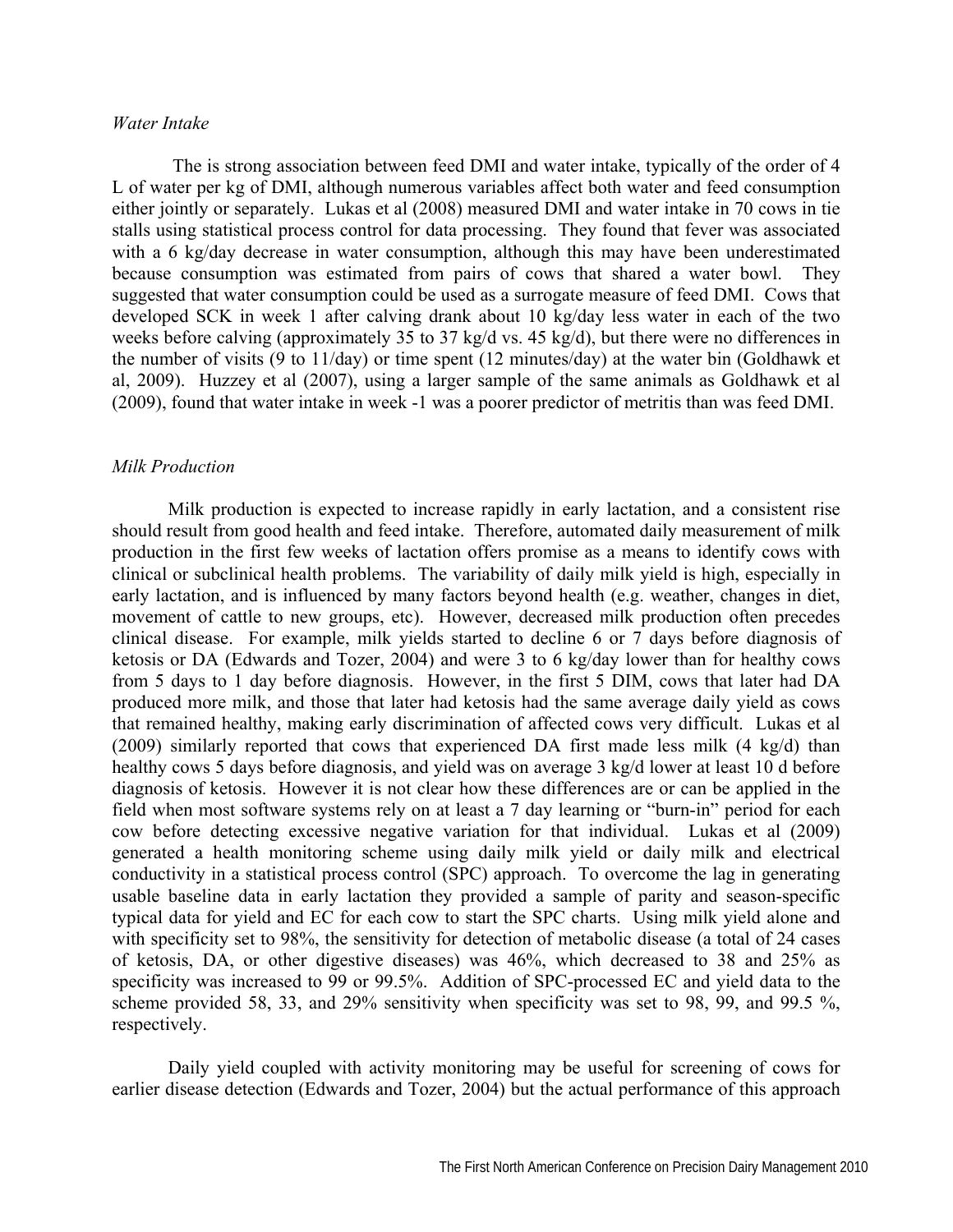was not reported. Trends in projected production from early lactation provide herd-level information on the success of transition into lactation (Nordlund and Cook, 2004).

## *Thermography*

 Infrared thermal imaging of accessible body surfaces has been explored for detection of several diseases in cattle, notably including mastitis. While the transient increase in udder temperature associated with mild to moderate (experimental endotoxin-induced) clinical mastitis was detectable, other signs were measurable earlier (Hovinen et al, 2008). The high correlation between rectal and udder surface temperature in their data suggest that thermography of the udder could be used as an automated and non-invasive means of detecting systemic fever.

# *Conductivity*

The electrical conductivity (EC) of milk, measured at the quarter or composite levels, was a fairly early application of sensor-based automated real-time screening for clinical and perhaps subclinical mastitis (e.g., Norberg et al, 2004; Norberg, 2005). Lukas et al (2009) explored the hypothesis that EC might be associated with, and predictive of other diseases in addition to mastitis. Significant but small (2 to 8%; roughly 2 to 7 millisiemens) increases were detected as expected 1 to 3 days before severe or mild mastitis, respectively. Apparently similar increases were detected starting 2 days before diagnosis of DA and 9 days before diagnosis of ketosis, ending in both cases the day after diagnosis (in contrast to mastitis in which case increased EC continued for 2 to 7 weeks after diagnosis, inversely related with severity).

## *Activity*

Lameness is expected to cause decreased activity due to the discomfort of standing and walking. As cows progress into some clinical illnesses (milk fever, severe mastitis) substantial decreases in activity may be expected, although these changes may happen over < 12 hours. In loose housing, feed and water consumption imply getting up and walking to the feed bunk, typically 5 to 10 times per day, such that there may be a useful association between the level of activity and feed intake, if variables such as estrus or social group changes are held constant. However, this relationship requires study. It is also less clear if there are detectable changes in activity that precede metabolic or infectious disease. There are preliminary data (Adewuyi et al, 2006) to suggest an association of activity level with blood NEFA concentration, although the direction of such an association is not clear (Brickner et al, 2007).

Because diseases usually affect only 2 to 15% of cows, researchers often combine several or all diseases into dichotomization of healthy and sick cows. Pooling of heterogeneous health conditions likely biases against detecting predictive changes in activity that may be associated with some diseases. Edwards and Tozer (2004) showed that cows with ketosis or displaced abomasum had higher activity than healthy herdmates 8 or 9 days before diagnosis, but their activity declined over the following week until about 1 day before diagnosis. Overall, cows with a health problem had activity 13 to 15 steps/hour lower than the average of healthy cows in the 2 days before diagnosis (detection by human observation). However, it is not clear if such a difference can be used to flag cows for closer attention, relative to the normal between-cow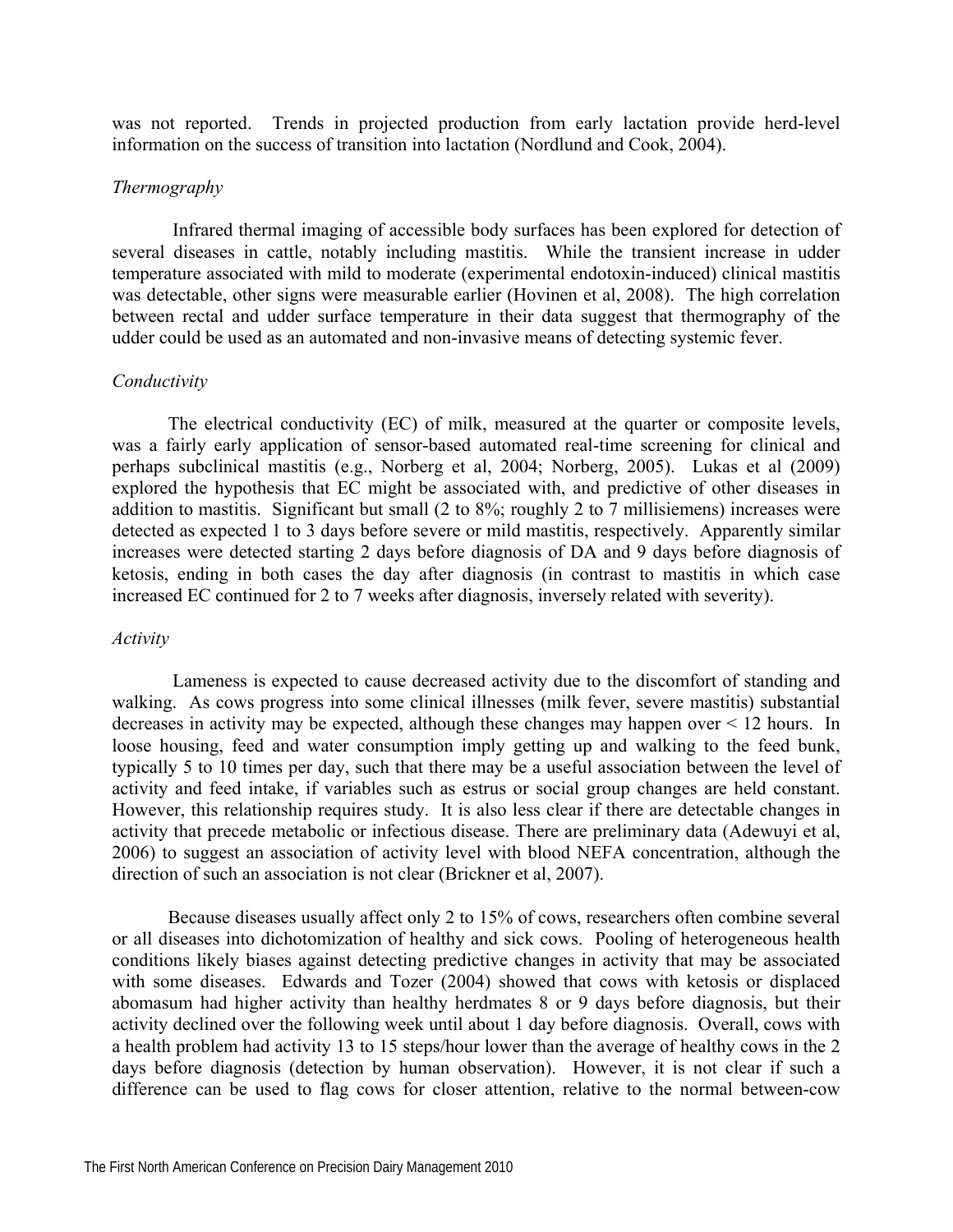variation in activity. To overcome this problem, most activity monitoring systems consider the magnitude of deviation of for each cow relative to her own 7 to 10 previous day rolling average. This approach, while effective for estrus detection and perhaps for diseases that occur throughout lactation, has a major problem for common and important conditions that occur soon after calving. For example the median time of diagnosis of metritis is typically 5 DIM, for displaced abomasum, 10 DIM, and for ketosis, 10 to 14 DIM. Therefore, either another baseline is needed, or data should be captured at least daily before calving. The latter approach may be useful considering that intake and feeding behaviour (Huzzey et al, 2007; Goldhawk et al 2009), metabolic (LeBlanc et al, 2005), and immunologic (Kimura et al, 2002) changes that precede metritis, ketosis, DA, and retained placenta are occur starting 1 to 2 weeks before calving. On the other hand, processing of activity data through the peripartum period would have to account for the high variation and expected changes around calving.

### *Body Condition Scoring*

Body condition scoring provides a rapid, simple, and acceptably precise estimate of subcutaneous body fat. It reflects the nutritional, metabolic, and to some extent, health history of a cow in the preceding weeks. Numerous studies have examined the association of BCS with health and reproduction (Bewley and Schutz, 2008), and while generally cows that calve in fat body condition, or moreover cows that lose 1 point or more of BCS in early lactation, are often reported to be at higher risk of adverse outcomes, BCS alone (other than extremes i.e. > 4 or < 2.5 at calving or at 40 to 60 DIM (brief summary in van Straten et al 2009)) is not a sensitive or specific tool for prediction of disease or reproductive performance. Recent research has suggested that the target BCS at calving should likely be lower ( $\leq$  3.0) than previously advocated to optimize health and production (Garnsworthy, 2008)

Automated capture of digital images of cows can be used for body condition scoring (Ferguson et al, 2006). This technique has been validated (Bewley et al, 2008) as providing agreement to within 0.25 point of BCS (using the technique of Ferguson (1994) 93% of the time, even if only a top view of the hooks was assessed.

### *Body Weight*

Cows normally, and for high production necessarily, lose body weight (BW) during the period of negative energy balance in early lactation (e.g., mean BW loss and timing from calving to nadir parity 1:  $10 \pm 6\%$  to  $42 \pm 35$  DIM; parity 2:  $12 \pm 6\%$  to  $65 \pm 43$  DIM; parity 3:  $12 \pm 7$  to 74  $\pm$  45 DIM; van Straten et al, 2009). The associations of loss of BW and BCS with reproductive performance were best expressed relative to calving within cow, and although the associations were conditional, generally cows that has more severe or longer-lasting loss of BW has worse reproduction (van Straten et al, 2009). Interestingly, there appear to be both 7 day and 21 day patterns of daily BW change in dairy cows. The latter is likely associated with the estrus cycle and detection of this BW cycle favourable for reproductive performance and may be useful as a means to detect anovulatory condition. The basis for the apparent 7 day pattern is not clear and needs to be explored in a wider variety of herds, but it was unfavourably associated with pregnancy at first insemination, and in some cases with time to pregnancy (van Straten et al 2009).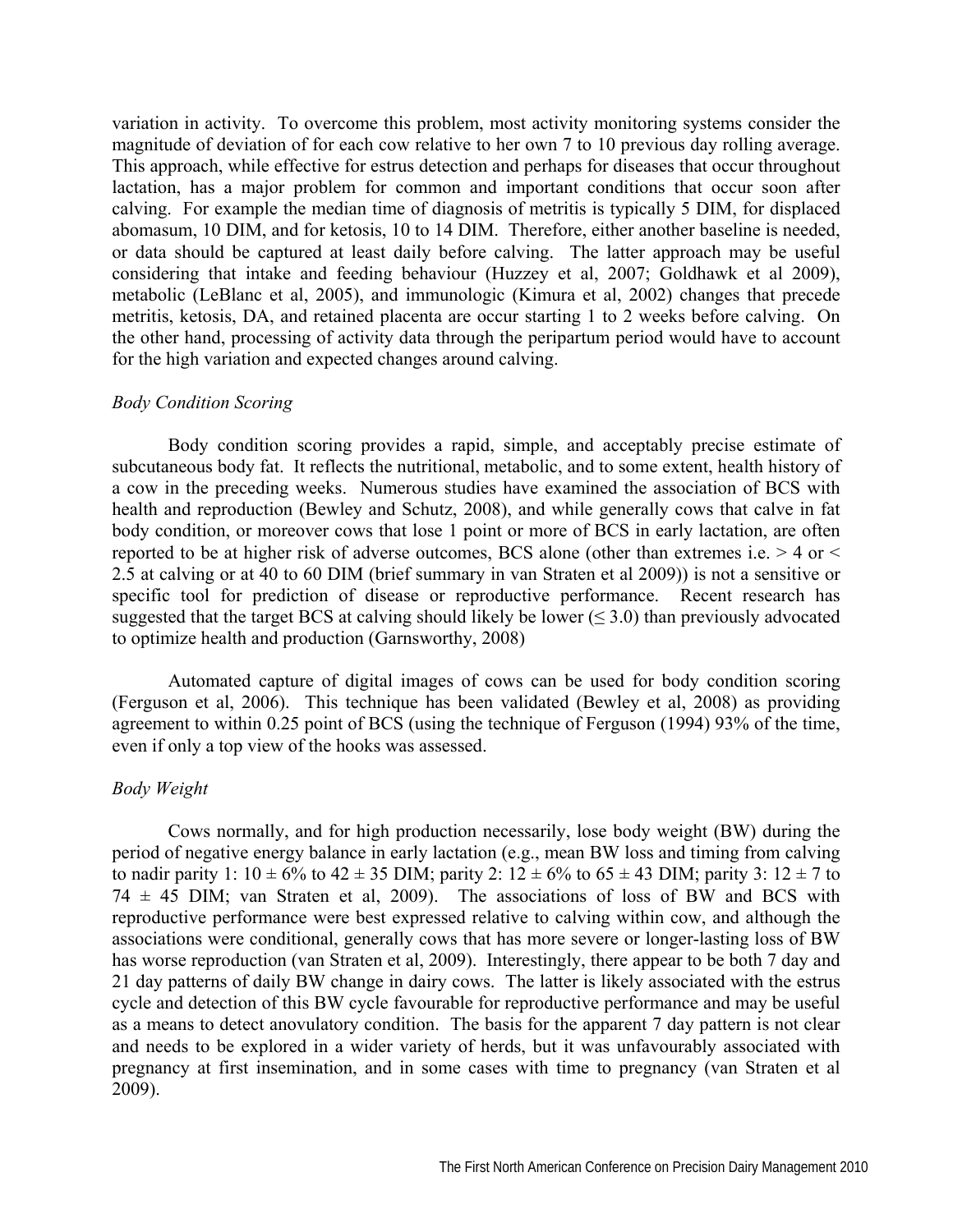# *Ketone Testing*

Serum or plasma NEFA concentrations measured 4 to 10 days before expected calving provide a uniquely useful component of assessment of peripartum health. The concentration of NEFA typically begins to rise 2 to 4 days before, and peaks approximately 3 days after calving, but the magnitude of increase is greater, and the increase starts earlier in cows that subsequently experience metabolic disease (LeBlanc et al 2005). Unfortunately, there are presently no onfarm diagnostic tests for measurement of NEFA, which implies the cost and delay of submission of samples to a diagnostic laboratory. Nevertheless, decision-support processing of clinical, production, BCS, and other data could automate strategic screening of which cows, at which days, should be sampled conventionally.

Numerous studies in Canada indicate that the vast majority of subclinical ketosis occurs within the first two weeks postpartum, with few new cases thereafter. Such ketosis is associated with management in the pre-fresh, maternity, and early post-fresh periods. Used with knowledge of their test characteristics to inform interpretation, serum BHB, whole blood BHB measured with Precision XTRA®, milk BHB measured with Keto-Test®, or Ketostix® in urine are valid diagnostic tests for subclinical ketosis. These 3 cow-side tests are economical, practical and sufficiently accurate relative to laboratory analysis of serum for use in the field (Table 1). As for NEFA testing, existing conventional technologies could be combined to increase the efficiency of selection of when, and which cows to sample. Beyond that, in-line milk ketone testing technology and data processing (sampling strategy selection) exist and have been validated (Nielsen et al, 2005).

| Test substrate     | <b>Blood</b>                                                                                    | Milk                                                                                                                  | Urine                                                                              |  |
|--------------------|-------------------------------------------------------------------------------------------------|-----------------------------------------------------------------------------------------------------------------------|------------------------------------------------------------------------------------|--|
| Preferred test     | Precision XTRA<br>(MediSense, Abbott)                                                           | Keto-Test<br>(KetoLac)<br>BHB)                                                                                        | Ketostix<br>(Bayer)                                                                |  |
|                    |                                                                                                 | Kagaku<br>Sanwa<br>Kenkyusho Co.                                                                                      |                                                                                    |  |
| Sensitivity*       | $87 - 93\%$                                                                                     | At $100 \mu$ mol/L on the<br>strip: $83%$<br>At 200 $\mu$ mol/L: 82%                                                  | "small"<br>At<br>level,<br>after 5<br>when<br>read<br>seconds<br>79%               |  |
| Specificity*       | $93 - 100\%$                                                                                    | At $100 \mu$ mol/L on the<br>strip: $54\%$<br>At 200 µmol/L: 94%                                                      | 96%                                                                                |  |
| Approximate cost** | $$2 - 4/\text{test}; $40 \text{ for}$<br>the meter                                              | \$2/test                                                                                                              | $$0.25/\text{test}$                                                                |  |
| Validation         | Iwerson et al, 2009                                                                             | Summarized<br>by<br>Oetzel 2004                                                                                       | Carrier et al, 2004                                                                |  |
| Comments           | Glucose<br>tests<br>available<br>this<br>for<br>less<br>meter<br>are<br>accurate in cattle than | <b>Bioketone®</b><br>powder<br>serum<br>(relative)<br>to<br>BHB $\geq$ 1200 $\mu$ mol/L):<br>sensitivity = $28\%$ and | Typically only able to<br>induce 50% of cows<br>when<br>to<br>urinate<br>sampling. |  |

Table 1. Performance of cow-side tests for detection of subclinical ketosis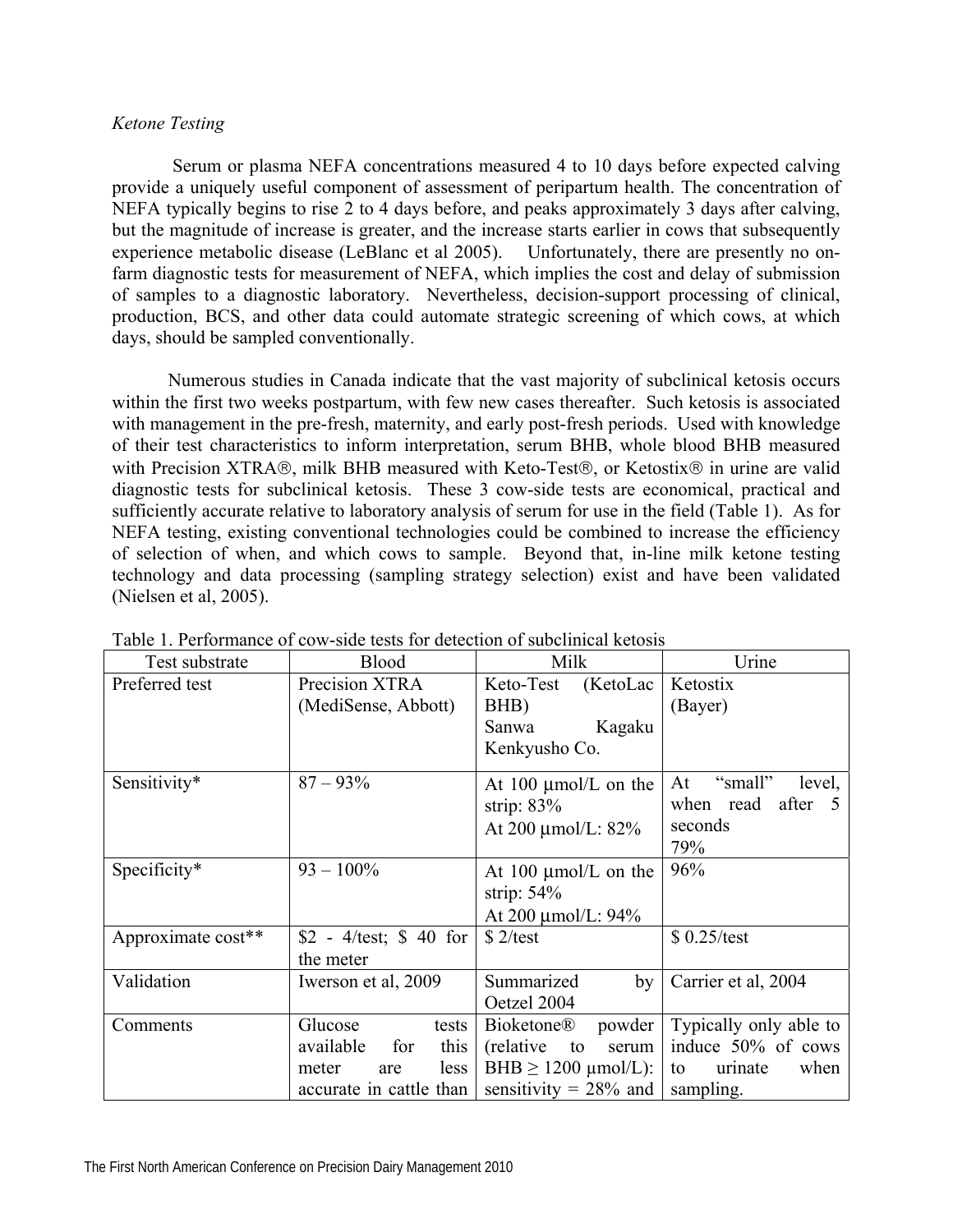| the BHB strips | specificity = $100\%$ Acetest <sup>®</sup>    |                                                  | tablet |
|----------------|-----------------------------------------------|--------------------------------------------------|--------|
|                | (Geishauser et al. sensitivity = $100\%$ but  |                                                  |        |
|                | 2000). The lack of specificity = $59\%$       |                                                  |        |
|                | sensitivity (too many   (Nielen et al, 1994). |                                                  |        |
|                |                                               | false negatives) makes   The lack of specificity |        |
|                | this test unsuitable for $\vert$ (too         | many                                             | false  |
|                | monitoring programs.                          | positives) makes this                            |        |
|                |                                               | unsuitable<br>test                               | for    |
|                |                                               | monitoring                                       | for    |
|                |                                               | ketosis.                                         |        |

\* Relative to serum BHB  $\geq$  1400 µmol/L measured in a diagnostic laboratory

\*\* Based on costs in Canada

Test characteristics varied somewhat among studies, apparently largely as a function of the prevalence of subclinical ketosis among the cows being tested. As the prevalence increases, the sensitivity is generally greater, and the specificity lower. For confirmation of a diagnosis of clinical ketosis, all of these tests would be acceptable, and the performance of milk powders is also adequate.

# Screening Cows for Uterine Disease

The pathophysiology (Sheldon, 2008), diagnostic criteria and treatment for metritis have been reviewed elsewhere (LeBlanc, 2008). Briefly, metritis may practically be identified based on fetid discharge, fever, and signs of systemic illness (dullness, inappetance, or decreased milk production). Cows with at least two of these signs are likely to benefit from 3 to 5 days of systemic treatment with ceftiofur or penicillin. Daily monitoring of rectal temperature for 7 to 10 days after calving may increase the rate of diagnosis of metritis, and if this practice is implemented it should not be the sole basis for treatment with antibiotics. Routine, systematic screening of fresh cows is likely useful to increase early detection of health problems, especially in large herds, but it is likely most useful if training and experience of personnel and facilities allow for assessment of the cows' attitude, appetite, ketosis status (once or twice weekly), rumination, and abomasal displacement.

Diagnosis of metritis illustrates both the opportunity and difficulties of application of sensor-based technologies to transition cow health. Technology exists for automated, and in some cases telemetric measurement of body temperature, through milk temperature, ruminal boluses, or short-term (e.g., 7 to 10 days) intravaginal devices with temperature probes. However, the cost, practicality, invasiveness, duration or durability, or lack of validation of these devices limit their current application. Even if one or more devices clear these hurdles, temperature alone lacks specificity, and sensitivity for diagnosis of uterine disease. However, automated, minimally invasive temperature data could be combined with clinical history (calving ease, twins, RP), production, feeding behaviour, and production in an algorithm that would selectively screen cows for detailed examination by skilled health workers.

Accurate diagnosis of clinical endometritis requires examination of discharge in the vagina after a minimum of 3 weeks postpartum (LeBlanc et al, 2002), which may be done with a vaginoscope, clean gloved hand, or a Metricheck device. Subclinical endometritis is common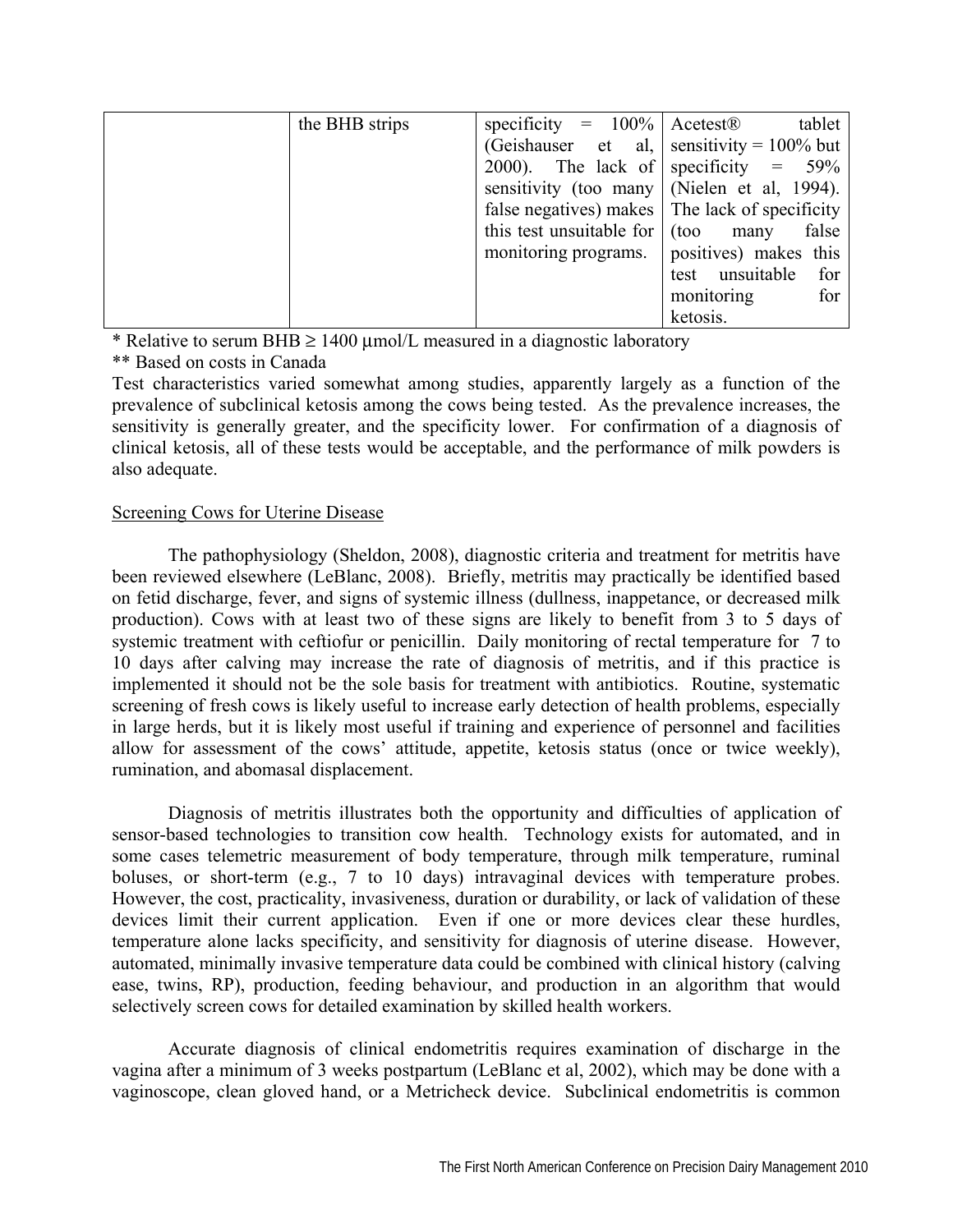and has substantial impacts on reproductive performance (Gilbert et al, 2005). Subclinical endometritis is diagnosed by endometrial cytology obtained trans-cervically either by uterine lavage or cytobrush. Neither technique is sufficiently rapid or practical for widespread use in clinical practice.

# What to Do With Early Warning Data? - Investigation of Underlying Causes, and Intervention

The ability to identify individuals or groups at increased risk of disease or unfavourable events, 1 day to several weeks before disease becomes obvious has (at least for metabolic diseases in the transition period) outpaced the development of effective treatments or responses for the identified cattle. Some (e.g. Lukas et al, 2009) have suggested that once cows are generically identified as being at higher risk of a disease event in the next few days, up to a week, these animals could be managed so as to mitigate that risk, such as by decreasing stocking density in their pen. Arguably, such management practices should already be in place to the benefit of all cows. The adage that "there are few grateful patients in preventive medicine, where success is a non-event", as well as desensitization to excessive false positive signals from monitoring systems speaks to the need for critical appraisal of sensor-based monitoring systems, founded on large-scale validation under commercial field conditions.

A comprehensive investigation including disease and culling records and overall assessment of nutritional and management practices, the distribution of the time at which reduced feeding, weight loss, or ketosis occurs may give direction to further investigation and a working diagnosis. When ketosis is detected primarily in the first two weeks postpartum, emphasis should be placed on bringing cows to the dry period in moderate body condition (BCS = 3 to 3.5), avoidance of excess energy intake between dry-off and 3 weeks prepartum (Drackley, 2007) and particularly on measures to enhance feed intake in the last few weeks before, and through the calving period. Further investigation of an elevated prevalence of ketosis or rapid loss of condition in early lactation may be aided by NEFA testing of cows in the 10 days before expected calving. If there is little evidence of ketosis in the first two weeks postpartum, but an increased incidence 3 to 6 weeks postpartum, that suggests that preventive measures should be emphasize enhancing feed intake in post-fresh period.

Several practical guidance documents for investigation of health problems in transition dairy cows by veterinary practitioners or other advisors have been put forward (Mulligan et al 2006; O'Boyle, 2008; Cook and Nordlund, 2004; Nordlund et al, 2006; Nordlund, 2008). The critical principles are to investigate and ensure that all cattle have unrestricted access to feed at the time of fresh feed delivery, to clean water, and to a comfortable resting place.

Unfortunately, there is presently little evidence to inform choices of intervention in individual cows in response to elevated NEFA or BHBA. Administration of propylene glycol, insulin, or corticosteroids might be beneficial, but further research is needed on treatment regimes that might be effective at reducing the risk of disease or reduced performance among cows identified at high risk of these problems. Based on currently available data (Nielsen and Ingvartsen, 2004), propylene glycol may be a reasonable treatment for cows with elevated NEFA or BHB.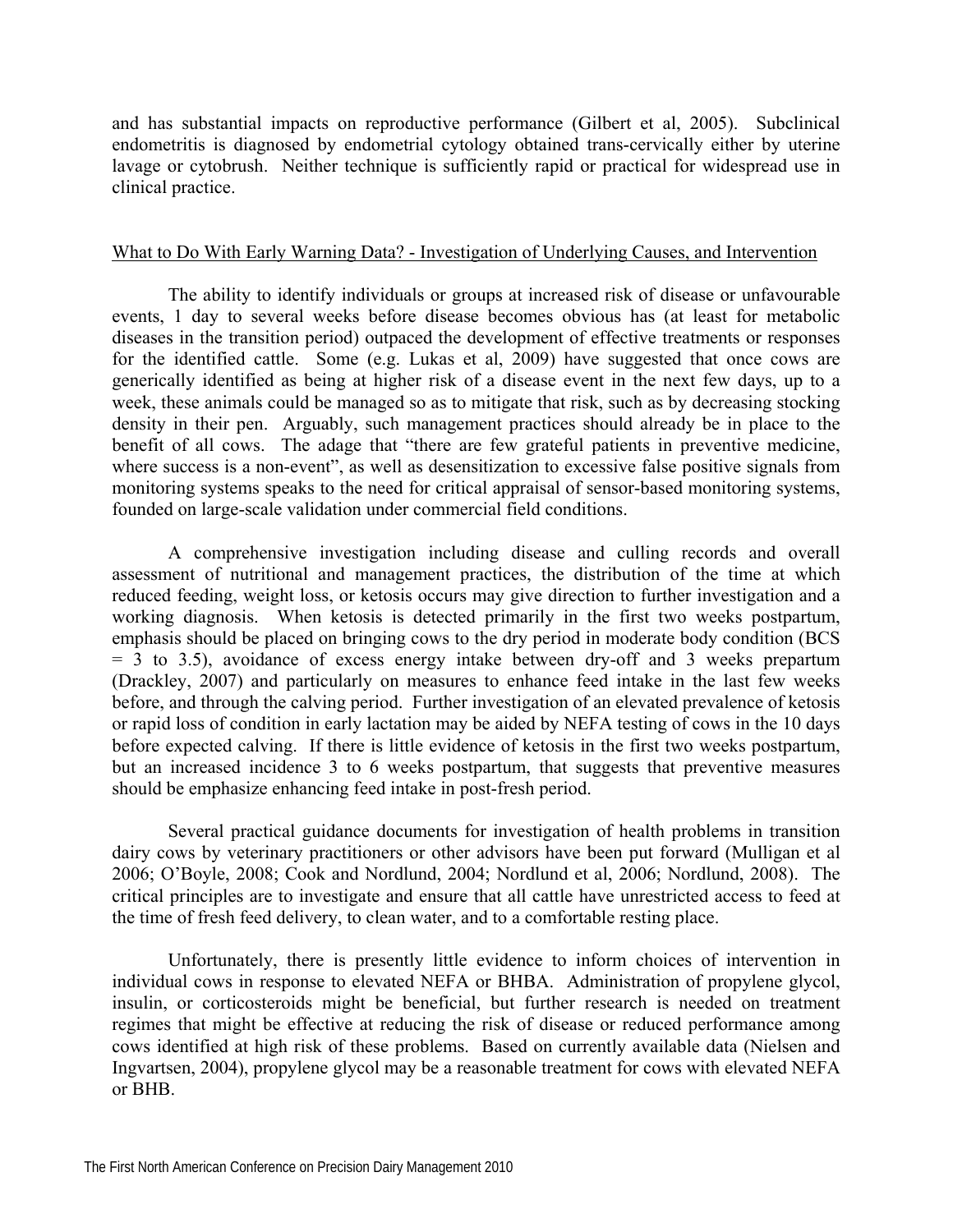## Conclusion

Early, automated detection of disease or screening of cows at increased risk of disease in order to enhance the efficiency of human labour is a worthwhile goal. Some of the biological functions that are important to health and also are targets for sensor-based data collection and processing include feed intake (which can be reasonably estimated from time spent at the manger), maintenance of normal activity level and lying behaviours, maintenance of normal body temperature, and avoidance of excessive loss of body weight and ketosis. If the goal is to augment the efficiency and effectiveness of identification of animals with health problems, existing technologies can be applied and integrated. In the future, there is the promise of evergreater automation of the process but in either case, large scale validation studies under commercial field conditions are needed to critically assess the performance and profitability of new technology.

# References

- Adewuyi AA, Gruys E, van Eerdenburg FCM. (2005) Nonesterified fatty acids (NEFA) in dairy cattle. A review. Vet Q. 27: 117-126.
- Allen MS, Bradford BJ, Oba M. (2009) Board-invited review: The hepatic oxidation theory of the control of feed intake and its application to ruminants. J Anim Sci 87:3317-3334
- Bewley JM, Schutz MM. (2008) Review: An Interdisciplinary Review of Body Condition Scoring for Dairy Cattle. Professional Animal Scientist 24: 507-529.
- Bewley J. M., A. M. Peacock, O. Lewis, R. E. Boyce, D. J. Roberts, M. P. Coffey, S. J. Kenyon, and M. M. Schutz. 2008. Potential for Estimation of Body Condition Scores in Dairy Cattle from Digital Images J. Dairy Sci. 91:3439–3453
- Brickner A. E., R. R. Rastani,1 and R. R. Grummer2007. Technical Note: Effect of Sampling Protocol on Plasma Nonesterified Fatty Acid Concentration in Dairy Cows J. Dairy Sci. 90:2219–2222
- Carrier, J, S. Stewart, S. Godden, J. Fetrow, and P. Rapnicki. 2004. Evaluation and Use of Three Cowside Tests for Detection of Subclinical Ketosis in Early Postpartum Cows. J. Dairy Sci. 87:3725–3735
- Carson ME. (2008) The association of selected metabolites in peripartum dairy cattle with health and production. MSc Thesis, University of Guelph.
- Chapinal N, Veira DM, Weary DM, von Keyserlingk MAG. Validation of a system for monitoring individual feeding and drinking behaviour and intake in group-housed cattle. J Dairy Sci 2007; 90: 5732–5736.
- Cook NB, Nordlund KV. Behavioural needs of the transition cow and considerations for special needs facility design. Vet. Clin. Food Anim. 2004.; 20:495–520.
- Drackley JK, Janovick-Guretzky NA, Dann HM. New approaches to feeding dry cows. Proc. Tri-State Dairy Nutrition Conference, April 24-25, 2007, Fort Wayne, Indiana.
- Duffield, T., LeBlanc S, Leslie K. (2005) Impact of subclinical metabolic disease on risk of early lactation culling. J. Dairy Sci. 88(Suppl. 1)
- Duffield TF, Lissemore KD, McBride BW, Leslie KE. (2009) Impact of hyperketonemia in early lactation dairy cows on health and production. J. Dairy Sci. 92:571–580.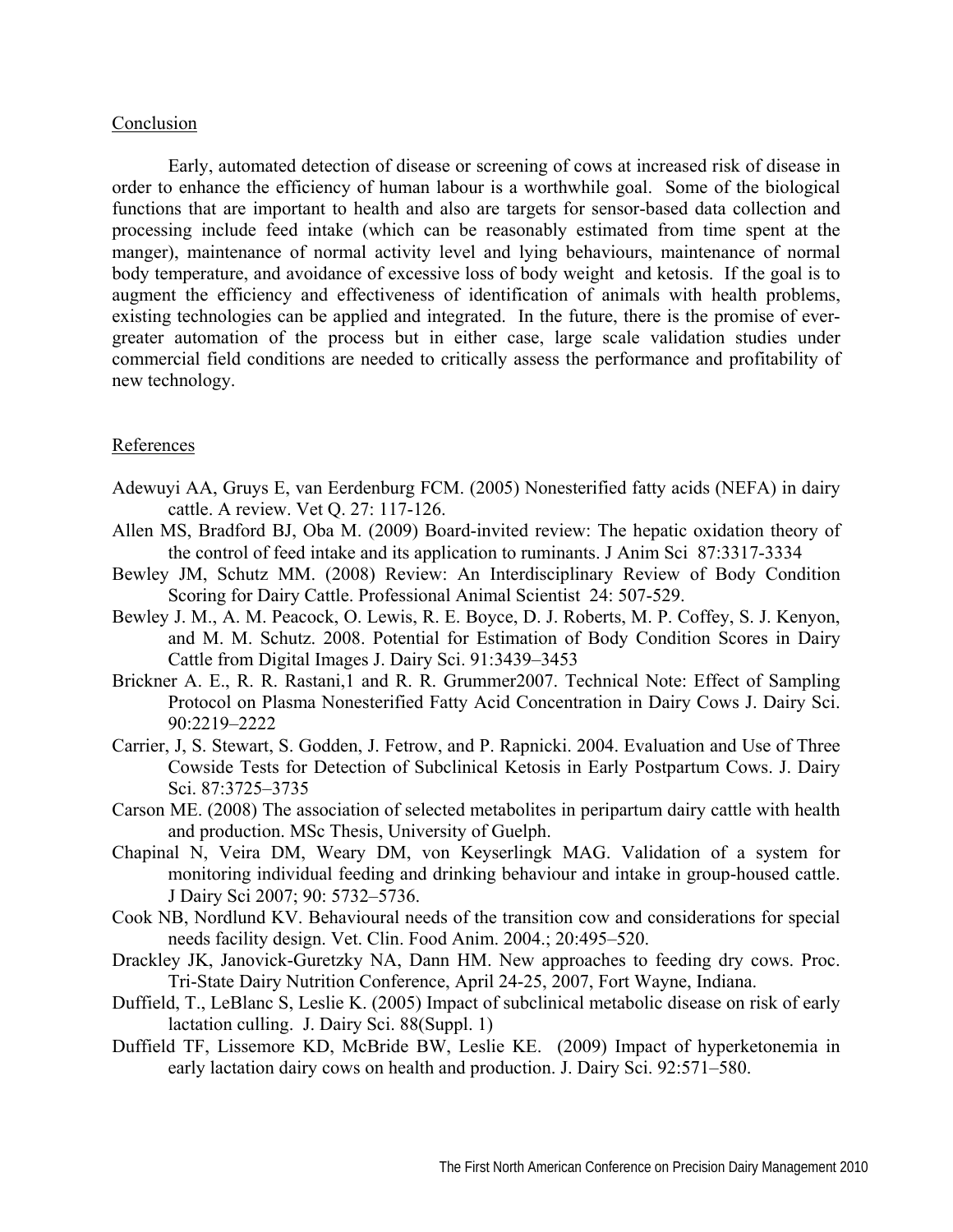- Edwards JL, Tozer PR. (2004) Using activity and milk yield as predictors of fresh cow disorders. J. Dairy Sci. 87: 524-531
- Ferguson, J. D., G. Azzaro, and G. Licitra. 2006. Body condition using digital images. J. Dairy Sci. 89:3833–3841.
- Ferguson, J. D., D. T. Galligan, and N. Thomsen. 1994. Principal descriptors of body condition score in Holstein cows. J. Dairy Sci. 77:2695–2703.
- Friggens N and P. Lovendahl. 2008. The potential of on-farm fertility profiles: In-line progesterone and activity measurements in Fertility in Dairy Cows,  $1 - 7$ .
- Garnsworthy P. (2008) Influences of Body Condition on Fertility and Milk Yield. Proc Dairy Cattle Reproduction Council Convention 63-72.
- Gilbert RO, Shin ST, Guard CL, Erb HN, Frajblat M. (2005) Prevalence of endometritis and its effects on reproductive performance of dairy cows. Theriogenology. 64:1879-1888.
- Goff JP, Horst RL. (1997) Physiological changes at parturition and their relationship to metabolic disorders. J. Dairy Sci. 80:1260-1268.
- Goldhawk ,C, N. Chapinal , D.M. Veira , D. M. Weary and MAG von Keyserlingk 2009.
- Prepartum feeding behavior is an early indicator of subclinical ketosis J. Dairy Sci. 92:4971– 4977
- Gonzalez, L. A., B. J. Tolkamp, M. P. Coffey, A. Ferret, and I. Kyriazakis. 2008. Changes in feeding behaviour as possible indicators for the automatic monitoring of health disorders in dairy cows. J. Dairy Sci. 91:1017–1028.
- Guterbock WM. (2004) Diagnosis and treatment programs for fresh cows. Vet Clin Food Anim 20: 605–626
- Hammon DS, Evjen IM, Dhiman TR, Goff JP, Walters JL. (2006) Neutrophil function and energy status in Holstein cows with uterine health disorders. Vet. Immunol. Immunopath. 113:21-29.
- Herath S, Lilly ST, Santos NR, Gilbert RO, Sheldon IM. (2009) Expression of genes associated with immunity in the endometrium of cattle with disparate postpartum uterine disease and fertility. Reprod Biol Endocrin 7:55
- Hovinen, M, J. Siivonen, S. Taponen, L. Hänninen, M. Pastell, A.-M. Aisla, and S. Pyörälä. 2008. Detection of Clinical Mastitis with the Help of a Thermal Camera. J. Dairy Sci. 91:4592–4598
- Huzzey JM, Veira DM, Weary DM, von Keyserlingk MAG. (2007) Prepartum Behaviour and DMI Identify Dairy Cows at Risk for Metritis. J. Dairy Sci. 90:3220–3233.
- Iwersen, M., U. Falkenberg, R. Voigtsberger, et al. 2009. Evaluation of an electronic cowside test to detect subclinical ketosis in dairy cows J. Dairy Sci. 92:2618–2624
- Kim IH, Na KJ, Yang MP. (2005) Immune responses during the peripartum period in dairy cows with postpartum endometritis. Journal of Reproduction and Development 51: 757-764.
- Kimura K, Goff JP, Kehrli ME, Reinhardt TA. (2002) Decreased neutrophil function as a cause of retained placenta in dairy cattle. J. Dairy Sci. 85: 544-550.
- LeBlanc SJ, Duffield T., Leslie K., Bateman K., Keefe G., Walton J, Johnson, W. (2002) Defining and diagnosing postpartum clinical endometritis, and its impact on reproductive performance in dairy cows. J. Dairy Sci. 85:2223-2236.
- LeBlanc SJ, Herdt T, Seymour W, Duffield T, Leslie K. (2004) Factors associated with peripartum serum concentrations of vitamin E, retinol, and β-carotene in Holstein dairy cattle, and their associations with periparturient disease. J. Dairy Sci. 87:609-619.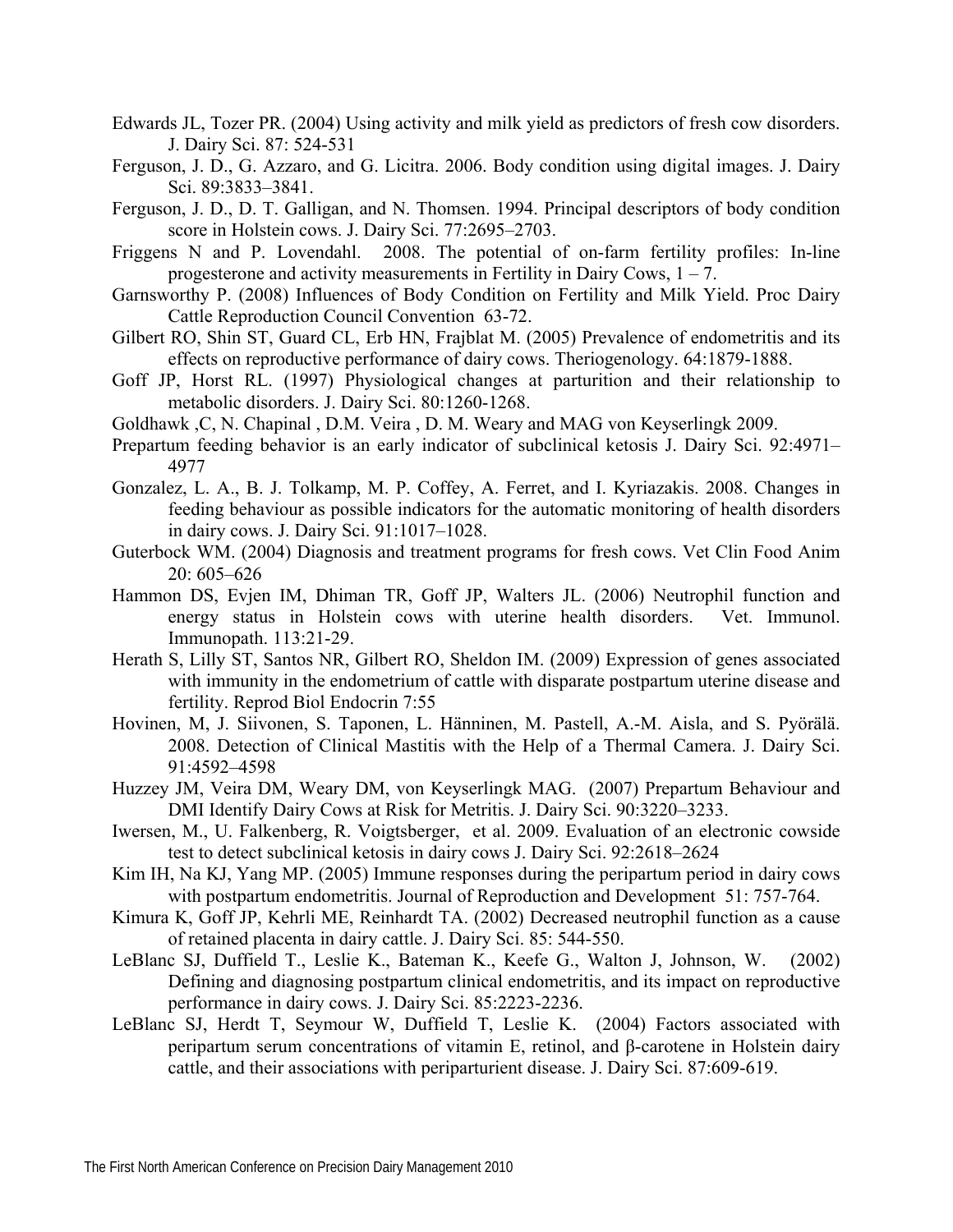- LeBlanc SJ, Leslie KE, Duffield TD. (2005) Metabolic predictors of displaced abomasum in dairy cattle. J. Dairy Sci. 88: 159-170.
- LeBlanc, S, Lissemore, K, Kelton, D, Duffield, T., Leslie, K. Major advances in disease prevention in dairy cattle. Journal of Dairy Science 89: 1267-1279, 2006
- LeBlanc S. (2008) Postpartum uterine disease and dairy herd reproductive performance A review. The Veterinary Journal, 176:102-114.
- Lukas, J. M., J. K. Reneau, and J. G. Linn. 2008. Water intake and dry matter intake changes as a feeding management tool and indicator of health and estrus status in dairy cows. J. Dairy Sci. 91:3385–3394.
- Lukas JM, J. K. Reneau, R. Wallace, D. Hawkins and C. Munoz-Zanzi. 2009. A novel method of analyzing daily milk production and electrical conductivity to predict disease onset. J. Dairy Sci. 92 :5964–5976
- Mulligan FJ, O'Grady L, Rice DA, Doherty ML. (2006) A herd health approach to dairy cow nutrition and production diseases of the transition cow. Animal Reproduction Science 96: 331–353.
- Nielsen N. I, N. C. Friggens, M. G. G. Chagunda, and K. L. Ingvartsen 2005.Predicting Risk of Ketosis in Dairy Cows Using In-Line Measurements of β-Hydroxybutyrate: A Biological Model J. Dairy Sci. 88:2441–2453
- Nielsen NI, Ingvartsen KL. (2004) Propylene glycol for dairy cows A review of the metabolism of propylene glycol and its effects on physiological parameters, feed intake, milk production and risk of ketosis. Animal Feed Science and Technology 115: 191–213.
- Norberg E. 2005. Electrical conductivity of milk as a phenotypic and genetic indicator of bovine mastitis: A review Livestock Production Science 96: 129–139.
- Nordlund KV, Cook NB. (2004) Using herd records to monitor transition cow survival, productivity, and health. Vet Clin Food Anim 20: 627–649.
- Nordlund K, Cook N, Oetzel G. (2006) Commingling Dairy Cows: Pen Moves, Stocking Density, and Health. Proc American Association Bovine Practitioners. St. Paul, MN. Sept. 20-24, 39: Pages 36-42.
- Nordlund K. Fresh Cow Programs: The Key Factors to Prevent Poor Transitioning Cows. In: Proc 2008 Dairy Council Reproduction Council Convention: 73-76.
- O'Boyle N. (2008) Nutrition of the periparturient dairy cow. In Practice 30: 495-500.
- Oetzel GR. (2004) Monitoring and testing dairy herds for metabolic disease. Vet. Clin. N. Amer. Food Anim. 20: 651-674.
- Quiroz-Rocha GF, LeBlanc SJ, Duffield T, Wood D, Leslie K, Jacobs RM. (2009) Evaluation of prepartum serum cholesterol and fatty acids concentrations as predictors of postpartum retention of the placenta in dairy cows. J Am Vet Med Assoc 234:790–793.
- Scalia,D., Lacetera N, Bernabucci U. (2006) In Vitro Effects of Nonesterified Fatty Acids on Bovine Neutrophils Oxidative Burst and Viability. J. Dairy Sci. 89:147–154.
- Schirmann K, MAG von Keyserlingk , DM. Weary, DM. Veira and W. Heuwieser 2009. Technical note: validation of a system for monitoring rumination in dairy cows J. Dairy Sci. 92:6052–6055
- Sheldon IM, Dobson H. (2004) Postpartum uterine health in cattle. Animal Reproduction Science 82–83: 295–306.
- Sheldon IM, Lewis GS, LeBlanc S, Gilbert R. (2006) Defining post partum uterine disease in cattle. Theriogenology 65:1516-1530.